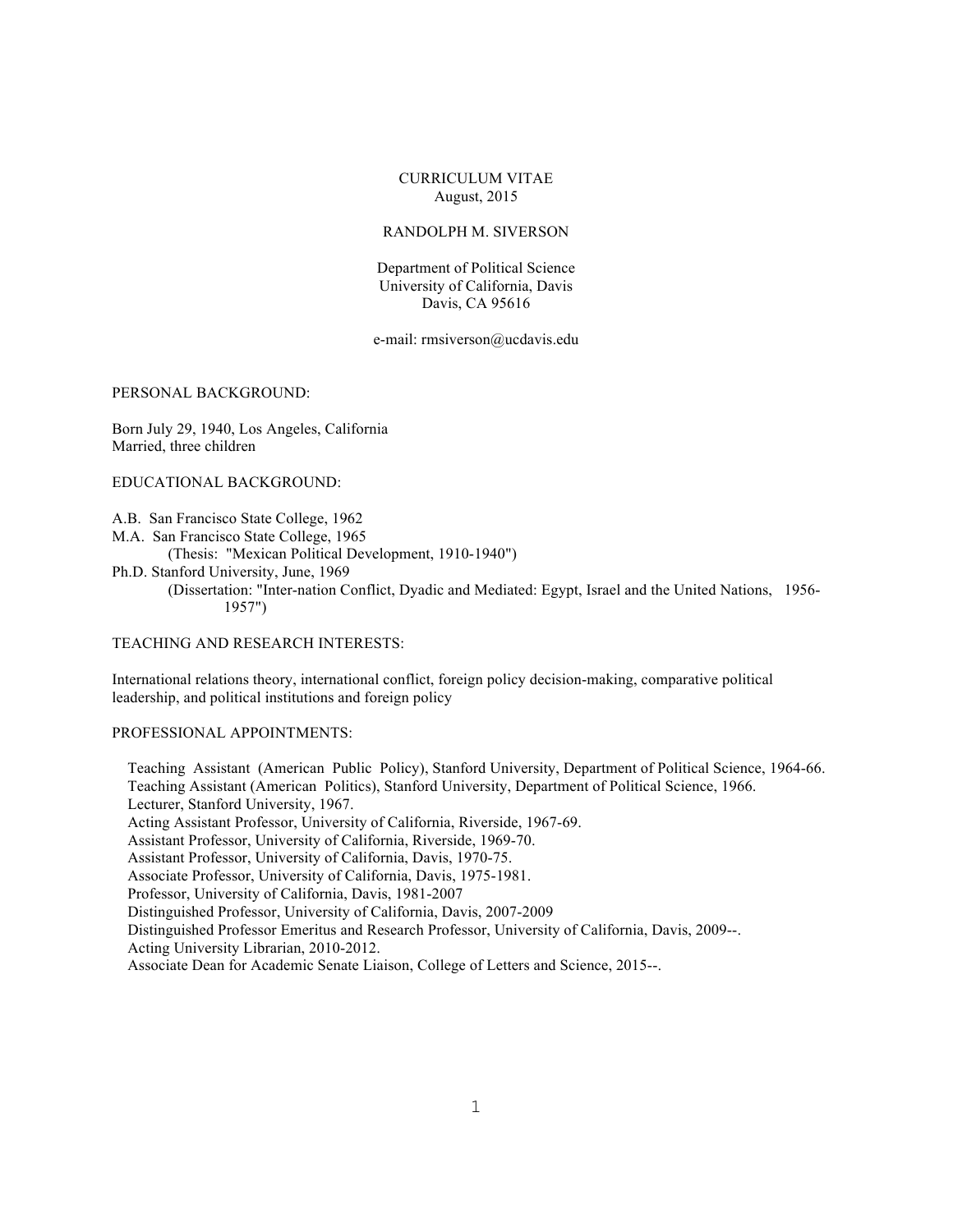### VISITING APPOINTMENTS:

 Visiting Professor, Center for International Studies, El Colegio de Mexico, 1974-75. Visiting Professor, Department of National Security Affairs, Naval Postgraduate School, Summer,1980.

## RESEARCH POSITIONS:

 Associate, Institute for Research on International Behavior, San Francisco State College, 1964-65. Research Assistant, Stanford Studies in Conflict and Integration, 1966. Research Associate, Stanford Studies in Conflict and Integration, 1967-69. Director, Program on International Conflict, Institute for Government Affairs, UC Davis, 1995-2000

### AWARDS and HONORS:

 Pi Sigma Alpha Stanford Wilson Fellow, 1964-65 and 1966-67 Stanford Futures Fellow, 1964-65 Research Fellow, National Science Foundation, summer, 1965 University of California, Faculty Fellow, 1970 Senior Fulbright-Hays Lecturer, 1974-75 Center for Advanced Studies, Naval War College, 1985-86 (\$10,000) Center for German and East European Studies, 1993-94 (\$3,500). National Science Foundation Research Grant, 1994-95 (\$118,000). National Science Foundation Research Grant, 1997-98 (\$130,000). Senior Fellow, Institute on Global Conflict and Cooperation, 1997-98 For the *Logic of Political Survival* Conflict Processes Section, American Political Science Association Best Book on Conflict Processes published in 2002--2003 Outstanding Academic Title for 2004, American Library Association

## SELECTED UNIVERSITY ADMINISTRATIVE AND SERVICE ACTIVITIES:

 Chair, Committee on the Library, College of Letters and Science, 1972-74. Committee on the Library, Academic Senate, 1972-74. Courses Committee, College of Letters and Science, 1972-74. Chair, International Relations Program Committee, College of Letters and Science, 1972-73. Chair, Committee on Graduate Admissions and Awards, Department of Political Science, 1976-78. Committee on Grade Changes, Academic Senate, 1976-79; Chair, 1978-79. Committee on Teaching Policy, Planning and Review, College of Letters and Science, 1975-78; Chair, 1977-78. Executive Committee, College of Letters and Science, 1979-82; 1996-2000; Vice-Chair, 1998-99, Chair, 1999- 2000. Committee on Research, Academic Senate, 1979-1983; 1989-90. Universitywide representative, 1981-83. Chair, Department of Political Science, 1980-1988. Special Committee of the Academic Council on Global Conflict and Cooperation, 1981-82.

2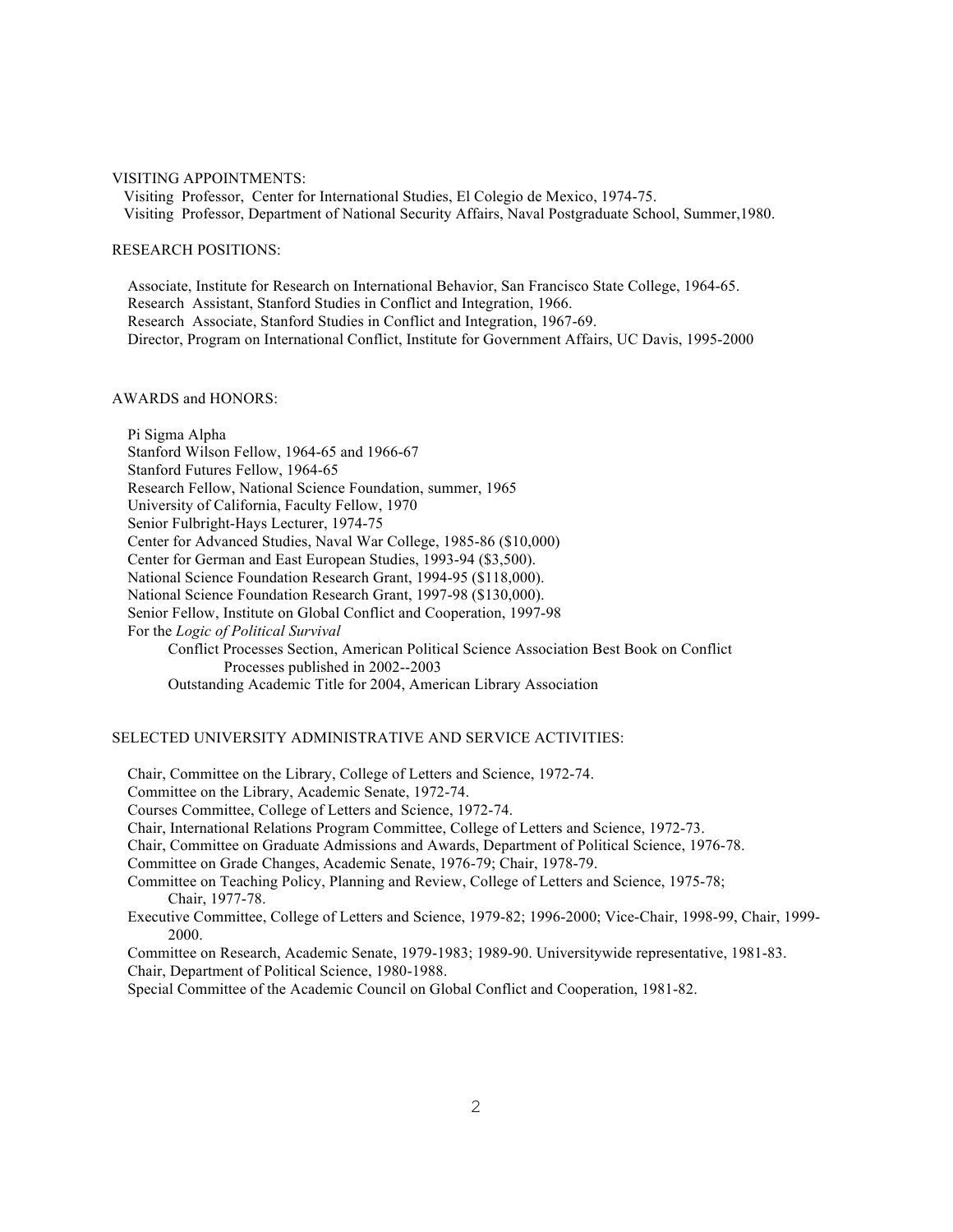Search Committee for the Director of the Institute on Global Conflict and Cooperation, Office of the President, University of California, 1982-83. Advisory Committee, Institute of Governmental Affairs, 1985-90. PSA Task Force, Assistant Vice-Chancellor--Staff Affairs, 1983-84. Committee on Research Priorities, Graduate Division, 1985 Committee on Student Petitions, College of Letters and Science, 1998-99 Committee on Academic Freedom and Responsibility, Academic Senate, 1984-86. Committee on Committees, Academic Senate, 1986-88; 1991. Dean's Planning Council, College of Letters and Science, 1986-88 Chair, Social Science Planning Council, College of Letters and Science, 1986-88. Chair, Search Committee for the Director of Institute on Global Conflict and Cooperation, Office of the President, University of University of California, 1988 University Committee on Research Policy, Statewide Academic Senate, Vice-Chair, 1990-91; Chair, 1991-92. Chair, Steering Committee, Institute on Global Conflict and Cooperation, 1983-84 and 1991-95. University Committee on Planning and Budget, Statewide Academic Senate, 1991-92. Academic Planning and Program Review Board, Office of the President of the University, 1991-92 Representative Assembly of the Academic Council, 1993-95.; *ex officio*, Executive Council, Academic Senate Chair, Dean's Special Advisory Committee, Social Science Division, 1995-97 Dean's Senior Advisory Committee, College of Letters and Science, 1995-97. International Advisory Board, Institute on Global Conflict and Cooperation, 1995–2000. Review Committee for New Initiatives, Office of the Provost, 1996-98 Provost's Advisory Committee on the Social Sciences, 1997-98. Personnel Committee, Law School, 1998–2001. Acting Chair, Department of Political Science, 2000-01. Marshall, Picnic Day Parade, 2001 Committee on Academic Planning and Budget Review, Academic Senate, 2001–05; Chair, 2004–2005. Director, International Relations Program, College of Letters and Science, 2004–07 Council of University Librarians, 2010-12 Council of Deans and Vice-Chancellors, 2010-12 Chair, Academic Senate Special Committee on Freedom of Expression, 2012. California Open Education Resources Council, 2012--14 Blue Ribbon Committee on Freedom of Expression, Chancellor's Office, 2013-14. Sacramento Campus Strategic Planning Committee, 2014.

# SELECTED PROFESSIONAL ACTIVITIES AND SERVICE:

 Reviewer of proposals for the National Science Foundation, 1970--. Program Chair, Annual Meeting of the Peace Research Society (International), Western Region, 1973. Chair, Steering Committee, Peace Research Society (International), Western Region, 1972-73. Steering Committee, International Studies Association/West, 1973-74. Program Chair, Annual Meeting of the International Studies Association/West, 1977. Vice-President, International Studies Association/West, 1977-78. Nominating Committee, International Studies Association, 1977. President, International Studies Association/West, 1979-80.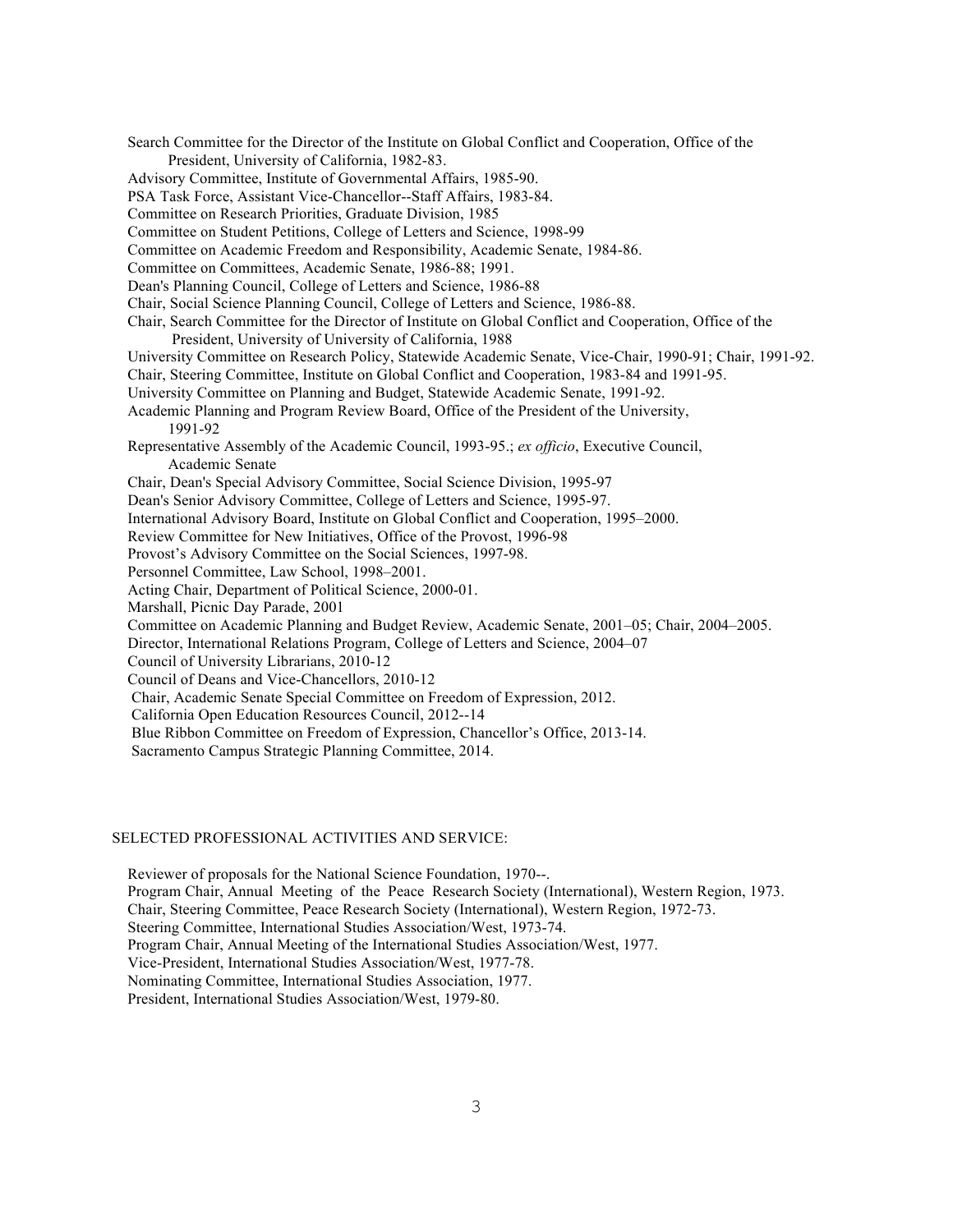Governing Council, International Studies Association, 1979-81. Best Dissertation Prize Committee, Western Political Science Association, 1979-80. Program Co-chairman, Annual Meeting of the International Studies Association, Philadelphia, Pennsylvania, March, 1981. Pi Sigma Alpha Award Committee for best paper at 1981 Western Political Science Association meeting. External Examiner, Faculty of Graduate Studies, University of British Columbia, 1979, 1985, 1997. Committee on Professional Development, Western Political Science Association, 1981-83. Carl Beck Award Committee for best graduate student paper, International Studies Association, 1982. Nominating Committee, International Studies Association, 1981-82. Program Committee, Western Political Science Association, 1982-83. Publications Committee, International Studies Association, 1986--89; and 1993-95 Nominating Committee, Western Political Science Association 1987--89. Council, Data Development in International Relations, National Science Foundation, 1986-89. Program Committee, Western Political Science Association, 1988-89. Council, Research Section on Conflict Processes, American Political Science Association, 1988-92 Vice-President and Program Chair, Western Political Science Association, 1990-91 Chair, Nominating Committee, Peace Science Society (International), 1990-1991 President, Western Political Science Association, 1991-1992 Woodrow Wilson Prize Committee, American Political Science Association, 1993-94 and 1998-99 Political Science Review Panel, National Science Foundation, 1994-96. President, Peace Science Society, 1994-1995. Finance Committee, International Studies Association, 1996-98. Chair, Committee of Visitors, Political Science Program, SBE Division, National Science Foundation, 1997 Editorial Search Committee for the *Political Research Quarterly*, Western Political Science Association, 1999- 2000

Council, Midwest Political Science Association, 2000-2003

## EDITORIAL SERVICE:

#### Editor:

 Editor, *International Interactions*, 1986-1991. Co-Editor, *International Interactions*, 1992–1999.

### Board of Editors:

*American Political Science Review,* 1989-91. *American Journal of Political Science*, 1998—2008 *Journal of Politics,* 2012--14. *International Interactions*, 1981-85 and 1999–2008. *International Studies Quarterly*, 1994-98 and 2003–07. *Political Research Quarterly*, 1996-2000.

## Editorial referee for:

*American Political Science Review, American Journal of Political Science, Western Political Quarterly, Political Research Quarterly, Journal of Conflict Resolution, International Studies Quarterly, International Studies Notes, Political Methodology, World Politics, British Journal of Political Science,*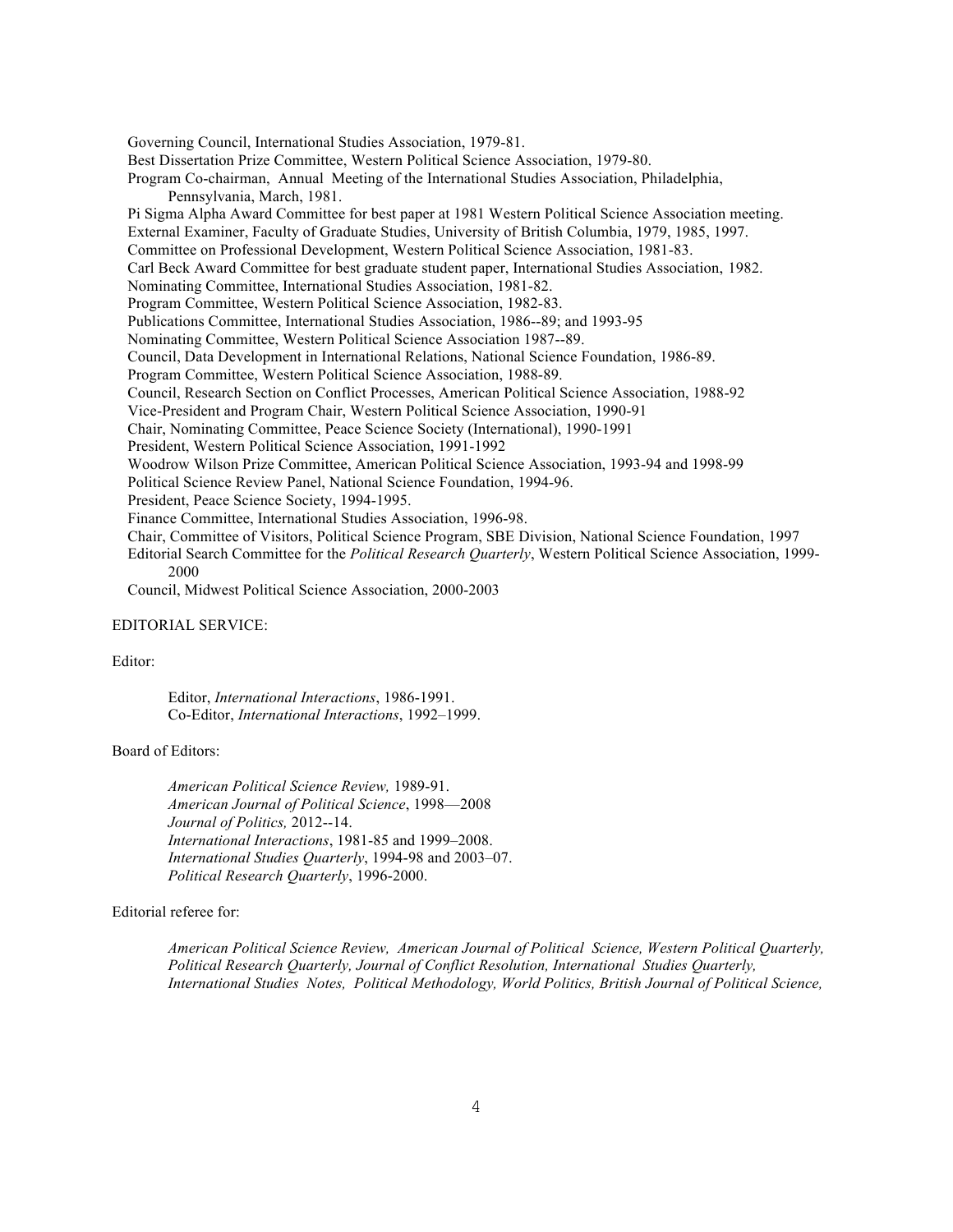*American Politics Quarterly, Monograph Series in World Affairs, Australian Outlook, Journal of Peace Research, Social Science Quarterly, International Organization, PS: Politics and Political Science, Journal of Military and Political Sociology, Journal of Politics, Political Behavior, The European Journal of International Relations, Canadian Journal of Political Science, Journal of Theoretical Politics, World Politics, Conflict Management and Peace Science, International Relations of the Asia Pacific, South African Journal of International Affairs, Presidential Studies Quarterly.*

### Editorial consultant for:

Little, Brown and Company; Harper and Row; Holt, Rinehart and Winston; Houghton-Mifflin; Goodyear Publishing; Mayfield Publishing; Prentice Hall; John Wiley and Company; Brooks-Cole; Harper Collins; St. Martins Press; State University of New York Press; University of South Carolina Press; University Press of Kentucky; University of Pittsburgh Press; University of Michigan Press; Lexington Books; Duke University Press; Cambridge University Press; University of Chicago Press; University of California Press, Academic Books, CQ Press, WW Norton, University of Illinois Press, Princeton University Press, Yale University Press, Ohio State University Press, Institute on Global Conflict and Cooperation (UC San Diego), and Institute for International Studies (UC Berkeley)

### PUBLICATIONS:

#### Books:

- Ole R. Holsti, Randolph M. Siverson and Alexander George (Editors), *Change in the International System*. Boulder, CO: Westview, 1980.
- Randolph M. Siverson and Harvey Starr, *The Diffusion of War: A Study of Opportunity and Willingness*. Ann Arbor: University of Michigan Press, 1991
- Randolph M. Siverson (Editor), *Strategic Politicians, Institutions and Foreign Policy,* Ann Arbor: University of Michigan Press, 1998
- Bruce Bueno de Mesquita, Alastair Smith, Randolph M. Siverson and James D. Morrow, *The Logic of Political Survival.* Cambridge: MIT Press, 2003

### Special Issue:

Bruce Bueno de Mesquita, Robert Jackman and Randolph M. Siverson (Editors), "Democracy and Foreign Policy: Community and Constraint," *Journal of Conflict Resolution*, 35 (June, 1991).

#### Articles

#### Published:

- Randolph M. Siverson, "International Conflict and Perceptions of Injury: The Case of Suez Crisis," *International Studies Quarterly,* 14 (June, 1970), 157-165.
- Randolph M. Siverson, "College Youth and the Cold War: An End to Mirror Images?," *Youth and Society*, 3 (June, 1972), 413-425.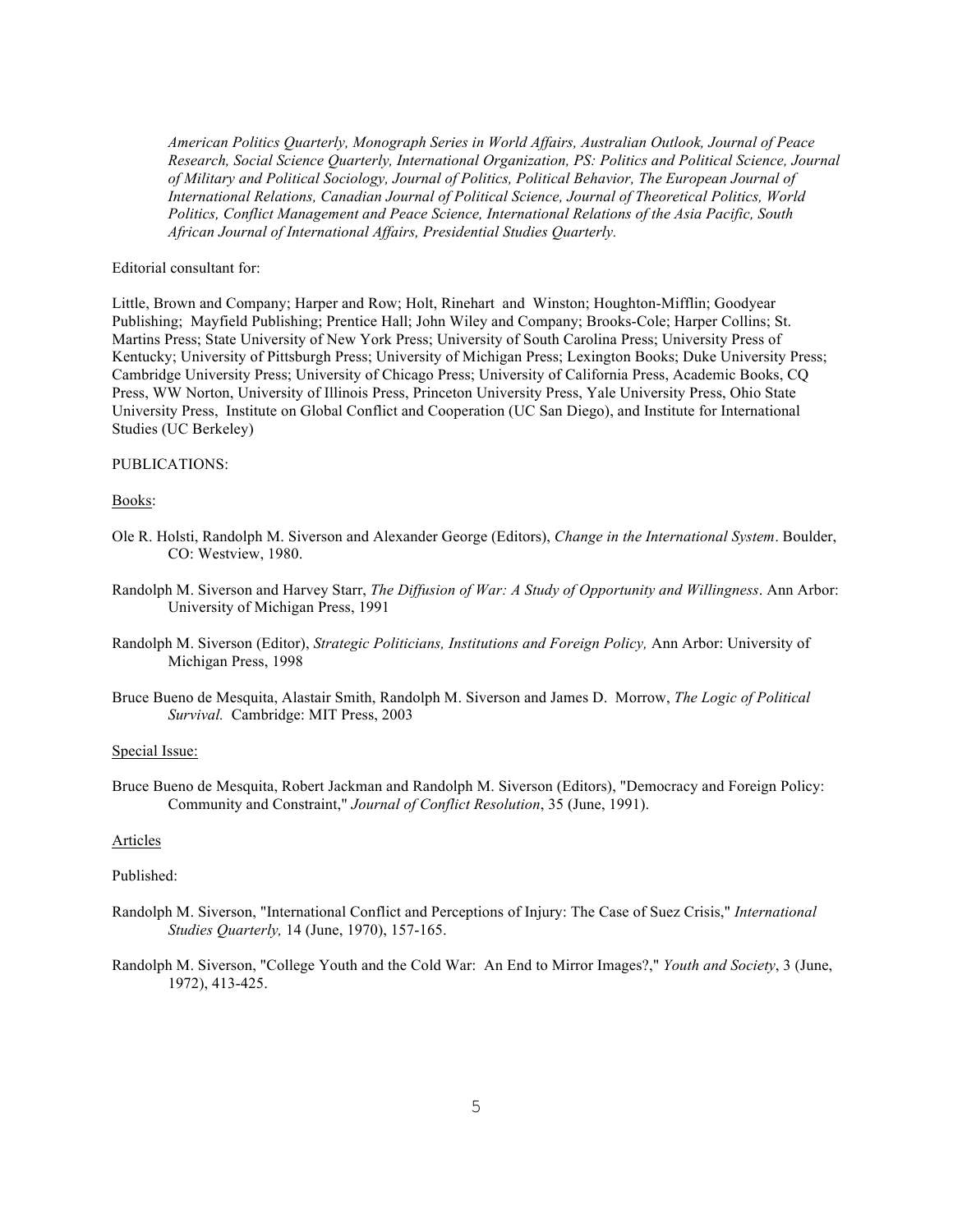- Randolph M. Siverson, "The Evaluation of Self, Allies, and Enemies in the 1956 Suez Crisis," *Journal of Conflict Resolution*, 16 (June, 1972), 203-210.
- Randolph M. Siverson, "Role and Perception in International Crisis: The National Capitals and the U.N.," *International Organization*, 27 (Summer, 1973), 329-345.
- Randolph M. Siverson, "A Research Note on Cognitive Balance and International Conflict," *Western Political Quarterly*, 27 (June, 1974), 328-336.
- George T. Duncan and Randolph M. Siverson, "Markov Chain Models for Conflict Analysis: Preliminary Results from Sino-Indian Relations, 1959-1964," *International Studies Quarterly* 18 (September, 1975), 344-374.
- Randolph M. Siverson, "Cumulation in Scientific International Relations Research," in James N. Rosenau (Editor), *The Search for Global Patterns*, New York: The Free Press, 1976, pp. 198-204.
- Randolph M. Siverson and George T. Duncan, "A Stochastic Model of International Alliance Activity, 1815-1965," in D. Zinnes and J. Gillespie (Editors), *Mathematical Models of International Politics,* New York: Praeger, 1976, pp. 110-131.
- Randolph M. Siverson and Charles McCarty, "War, Implementation Costs and Minimal Winning Coalitions," *International Interactions*, 5 (Number 1, 1978), 31-42.
- William W. Davis, George T. Duncan and Randolph M. Siverson, "The Dynamics of Warfare, 1815-1965," *American Journal Political Science*, 22 (November, 1978), 772-792.
- Randolph M. Siverson and Joel King, "Alliances and the Expansion of War, 1815-1965," in J. David Singer and Michael Wallace (Editors), *To Augur Well: Early Warning Indicators in World Politics*, Beverly Hills: Sage, 1979, pp. 37-49.

Reprinted in Marie T. Henehan and John A. Vasquez (Editors)*, The Scientific Study of War: A Guide for Activists, Diplomats and Students*. New York: D.C. Heath, 1991.

- Randolph M. Siverson and Joel King, "Attributes of National Alliance Membership and War Participation," *American Journal of Political Science*, 24 (February, 1980), 1-15.
- Randolph M. Siverson, "War and Change within the International System," in Ole Holsti, Randolph M. Siverson, and Alexander George (Editors), *Change in the International System*, Boulder, CO: Westview, 1980, 211- 229.
- Randolph M. Siverson, Alexander J. Groth and Marc Blumberg, "Soviet Tourism and Detente, 1958-1975." *Studies in Comparative Communism*, 13 (Winter, 1980), 356-368.
- Michael P. Sullivan and Randolph M. Siverson, "Theories of War: Problems and Prospects" in P.T. Hopmann, D.A. Zinnes and J.D. Singer (Editors), *Cumulation in International Relations Research*, Monograph Series in World Affairs, 18, Book 3, 1981, pp. 9-37.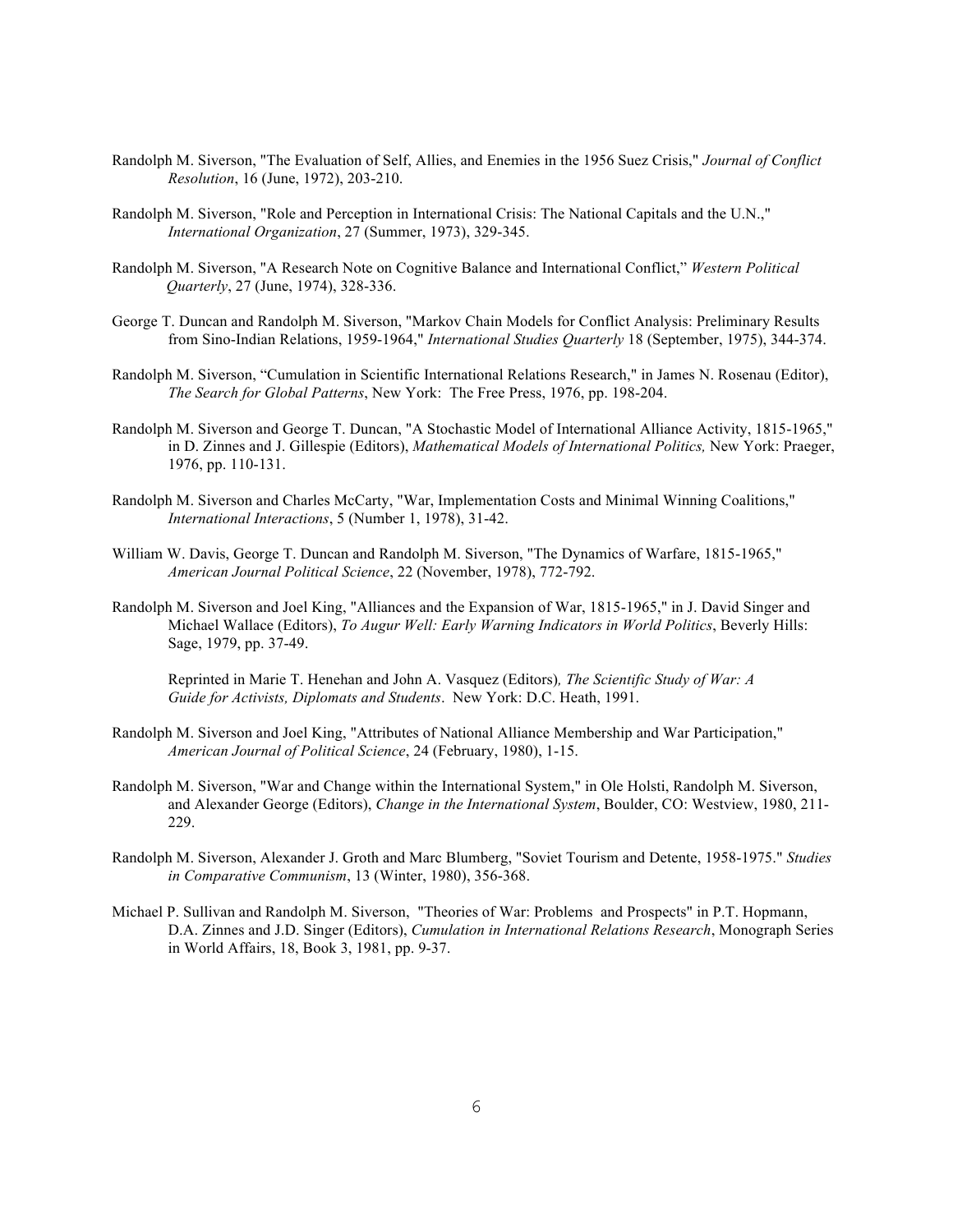- Randolph M. Siverson and Charles McCarty, "Alliances in the Inter-War Era, 1919-1939: A Reexamination." *Western Political Quarterly*, 35 (March, 1982), 24-32.
- Randolph M. Siverson and Michael R. Tennefoss, "Interstate Conflicts, 1815-1965," *International Interactions*, 9 (November, 1982), 147-168.
- George T. Duncan and Randolph M. Siverson, "Flexibility of Alliance Partner Choice in a Balance of Power System" *International Studies Quarterly*, 24 (December, 1982), 511-38.
- Randolph M. Siverson and Michael P. Sullivan, "The Distribution of Power and the Onset of War," *Journal of Conflict Resolution*, 27 (September, 1983), 473-94.
- Randolph M. Siverson and Michael R. Tennefoss, "Power, Alliance and the Escalation of International Conflict, 1815-1965.*" American Political Science Review*, 78 (December, 1984), 1057-69.

Reprinted in George Lopez and Michael Stohl (Editors), *Theories, Policies and Practice in International Relations,* Washington, D.C.: CQ Press, 1989.

- Randolph M. Siverson and Michael P. Sullivan, "The Spread of War; Why So Much? Why So Little?" *Mathematical Social Sciences*, 7 (April, 1984), 207-08.
- Randolph M. Siverson and Michael P. Sullivan, "Alliances and War: A New Examination of an Old Problem." *Conflict Management and Peace Science*, 8 (Fall, 1984) 1-15.
- George Downs, David Rocke and Randolph Siverson, "Cooperation in Arms Races," *World Politics*, 38 (October, 1985), 118-46.

Reprinted in Kenneth Oye (Editor), *Cooperation Under Anarchy*, (Princeton, N.J.: Princeton University Press, 1986)

- Benjamin A. Most and Randolph M. Siverson, "Arms and Alliances, 1870-1914. An Exploration in Comparative Foreign Policy," in Charles Hermann, Charles Kegley and James Rosenau (Editors), *New Directions in the Comparative Study of Foreign Policy*, New York: Allen and Unwin, 1987, pp. 131-57.
- Randolph M. Siverson and Harvey Starr, "Border and Alliance Effects on the War Behavior of States: Refining the Interaction Opportunity Model." *Conflict Management and Peace Science*, 10 (Spring, 1989), 21-46.
- Randolph M. Siverson and Paul Diehl, "The Conflict Spiral, Arms Races and the Outbreak of War," in Manus Midlarsky (Editor), *The Handbook of War Studies* (New York: Allen and Hyman, 1989), pp. 195-218. Republished by the University of Michigan Press, 1993.
- Benjamin Most, Harvey Starr and Randolph M. Siverson, "The Logic and Study of the Diffusion of International War," in *ibid*., pp. 111-141.
- Randolph M. Siverson and Harvey Starr, "Opportunity, Willingness and the Diffusion of War, 1816-1965," *American Political Science Review,* 84 (March 1990), 47-67.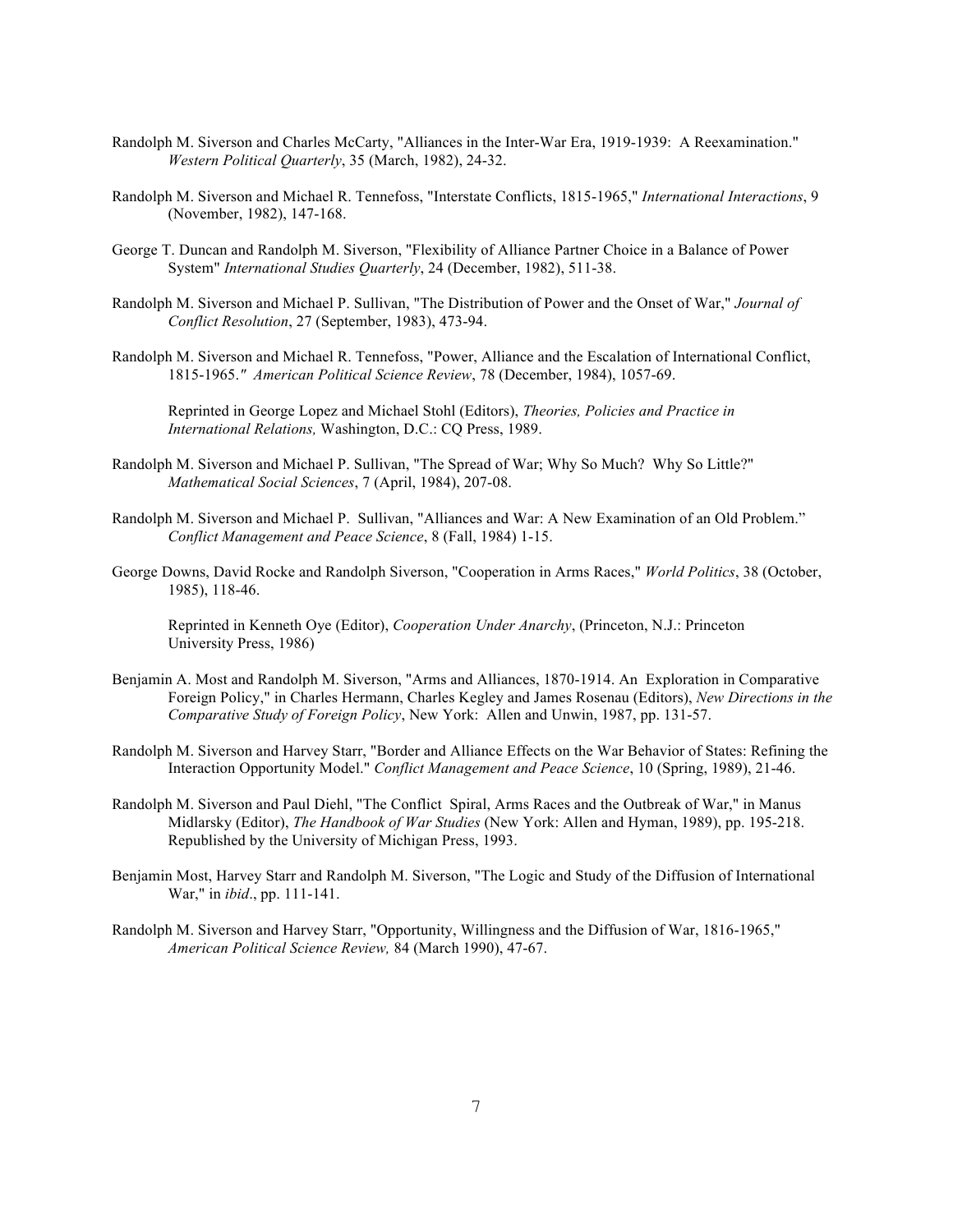Reprinted in Michael Don Ward (Editor), *The New Geopolitics.* London: Gordon and Breach, 1991.

Reprinted in Paul F. Diehl, ed., *War, The Moderation and Outcomes of Conflict*, Volume 6 (Thousand Oaks, CA: Sage Publications, 2005), pp.1-25.

- Benjamin Most, Philip Schrodt, Randolph Siverson and Harvey Starr, "Border and Alliance Effects in the Diffusion of Major Power Conflict, 1816-1965," in Charles Gochman and Alan Ned Sabrosky (Editors), *Prisoners of War? Nation States in the Modern Era* (New York: DC Heath/Lexington, 1990), pp. 209-29.
- Harvey Starr and Randolph M. Siverson, "Alliances and Geopolitics.*" Political Geography Quarterly* 9 (July, 1990), 232-248.
- Randolph M. Siverson and Juliann Emmons, "Birds of a Feather: Democratic Politics and Alliance Choices in the Twentieth Century." *Journal of Conflict Resolution*, 35 (June, 1991), 285-306.
- Bruce Bueno de Mesquita, Randolph M. Siverson and Gary Woller, "War and the Fate of Regimes: A Comparative Analysis." *American Political Science Review*, 86 (September, 1992).
- Randolph M. Siverson and Ross Miller, "Dispute Escalation and the Outbreak of War." *International Interactions*. 18 (1993), 77-98

Reprinted in Stuart Bremer and Thomas Cusack (Editors), *The Scientific Study of War*. New York: Gordon and Breach, 1996

- Randolph M. Siverson and Harvey Starr, "Regime Change and the Restructuring of Alliances," *American Journal of Political Science* 38 (February, 1994) 145-61.
- Randolph M. Siverson and Ross A. Miller, "The Power Transition: Problems and Prospects." in Jacek Kugler and Douglas Lemke (Editors) *Parity and War*. Ann Arbor: University of Michigan Press, 1995, pp. 57-73.
- Randolph M. Siverson, "Democracies and War Participation: In Defense of Institutional Constraints," *The European Journal of International Relations*, 1(1995:4):481-88.
- Bruce Bueno de Mesquita and Randolph M. Siverson, "War and the Survival of Political Leaders: A Comparative Political Analysis of Regime Types and Accountability." *American Political Science Review*, 89 (December, 1995), 841-55.

Reprinted in Randolph M. Siverson (Editor) Strategic *Politicians, Institutions and Foreign Policy*. Ann Arbor: University of Michigan Press, 1997

Reprinted in Sara Mitchell and John Vasquez, *Conflict, War and Peace: an Introduction to Scientific Research.* Beverly Hills: SAGE, 2013

Scott Gartner and Randolph M. Siverson, "War Initiation and War Outcome." *Journal of Conflict Resolution*, 40 (March, 1996), 4-15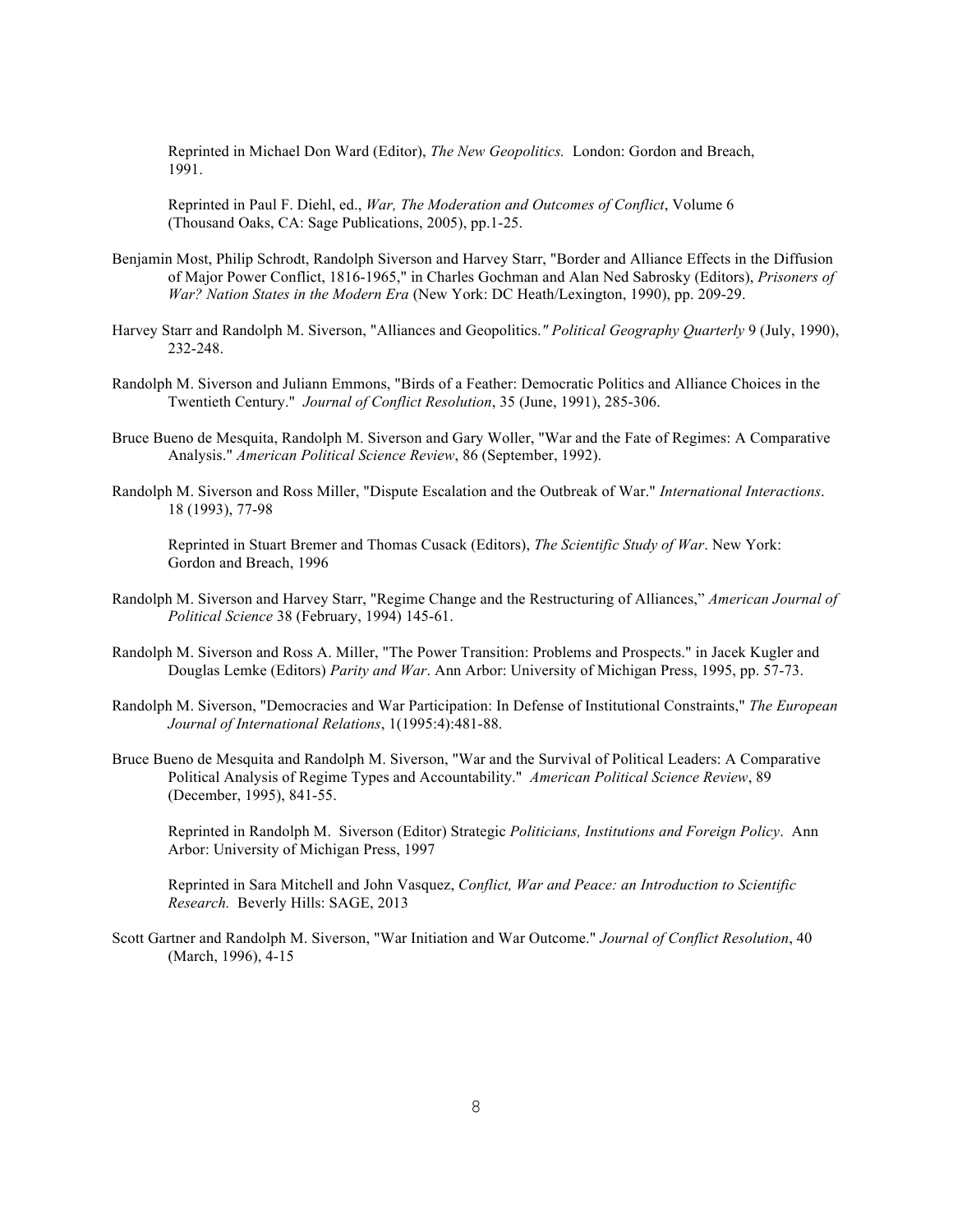- Robert W. Jackman and Randolph M. Siverson, "Rating the Rating: An Analysis of the National Research Council's Appraisal of Political Science PhD Programs." *PS: Political Science and Politics*, 29 (June, 1996), 155-60
- Randolph M. Siverson, "Thinking About Puzzles in the Study of International War." *Peace Science and Conflict Management* 15 (Fall, 1996), 113-32
- Bruce Bueno de Mesquita and Randolph M. Siverson, "Nasty or Nice?: Political Systems, Endogenous Norms and the Treatment of Adversaries." *Journal of Conflict Resolution*, 41 (February, 1997), 175-99.
- Harvey Starr and Randolph M. Siverson, "Cumulation, Evaluation and the Research Process: Investigating the Diffusion of Conflict, *Journal of Peace Research* 35 (1998, No. 2), 107-113.
- Russell Dalton and Randolph M. Siverson, "Gee! I Never Spent 5.5 Million Before." *PS: Political Science and Politics*, 31 (March, 1998) 10-12.
- James D. Morrow, Randolph M. Siverson and Tressa Tabares, "The Political Determinants of International Trade: the Major Powers, 1907-1990" *American Political Science Review* 92 (September, 1998), 649-61
- James Morrow, Randolph M. Siverson and Tressa Tabares, "The Wages of Peace: Trade, Democracy, Interests and International Conflict Among the Major Powers," in Gustaaf Geeraerts and Patrick Stouthuysen (Editors), *Peace and Security in Europe: Myth or Reality?*, Brussels, Free University of Brussels Press, 1999, pp. 91- 105.
- Bruce Bueno de Mesquita, James Morrow, Randolph Siverson and Alastair Smith, "Policy Failure and Political Survival: the Contribution of Political Institutions" *Journal of Conflict Resolution* 43 (April, 1999) 147-61.
- James D. Morrow, Randolph M. Siverson and Tressa Tabares, "A Correction to "The Political Determinants of International Trade: the Major Powers, 1907-1990'." *American Political Science Review* 93 (December, 1999) 931-934
- Bruce Bueno de Mesquita, James D. Morrow, Randolph M. Siverson and Alastair Smith, "An Institutional Explanation for the Democratic Peace. " *American Political Science Review* 93 (December, 1999) 791-808.
- Randolph M. Siverson, "A Glass Half-full? No, but Perhaps a Glass Filling: The Policy Contributions of International Relations Research." *PS: Political Science and Politics* 33 (1, 2000) 59-64.
- Bruce Bueno de Mesquita, James D. Morrow, Randolph M. Siverson and Alastair Smith, "Political Institutions, Political Survival and Policy Success" in Bruce Bueno de Mesquita and Hilton Root (Editors) *Governing for Prosperity*, New Haven: Yale University Press, 2000, pp. 59-84.
- Bruce Bueno de Mesquita, James D. Morrow, Randolph M. Siverson and Alastair Smith, "Political Competition and Economic Growth." *Journal of Democracy* 12 (January, 2001) 58-72.
- Bruce Bueno de Mesquita, James D. Morrow, Randolph M. Siverson and Alastair Smith, "Political Survival and International Conflict" in Zeev Maoz and Azar Gat (Editors), *War in the Changing World, Ann Arbor*, University of Michigan Press, 2001.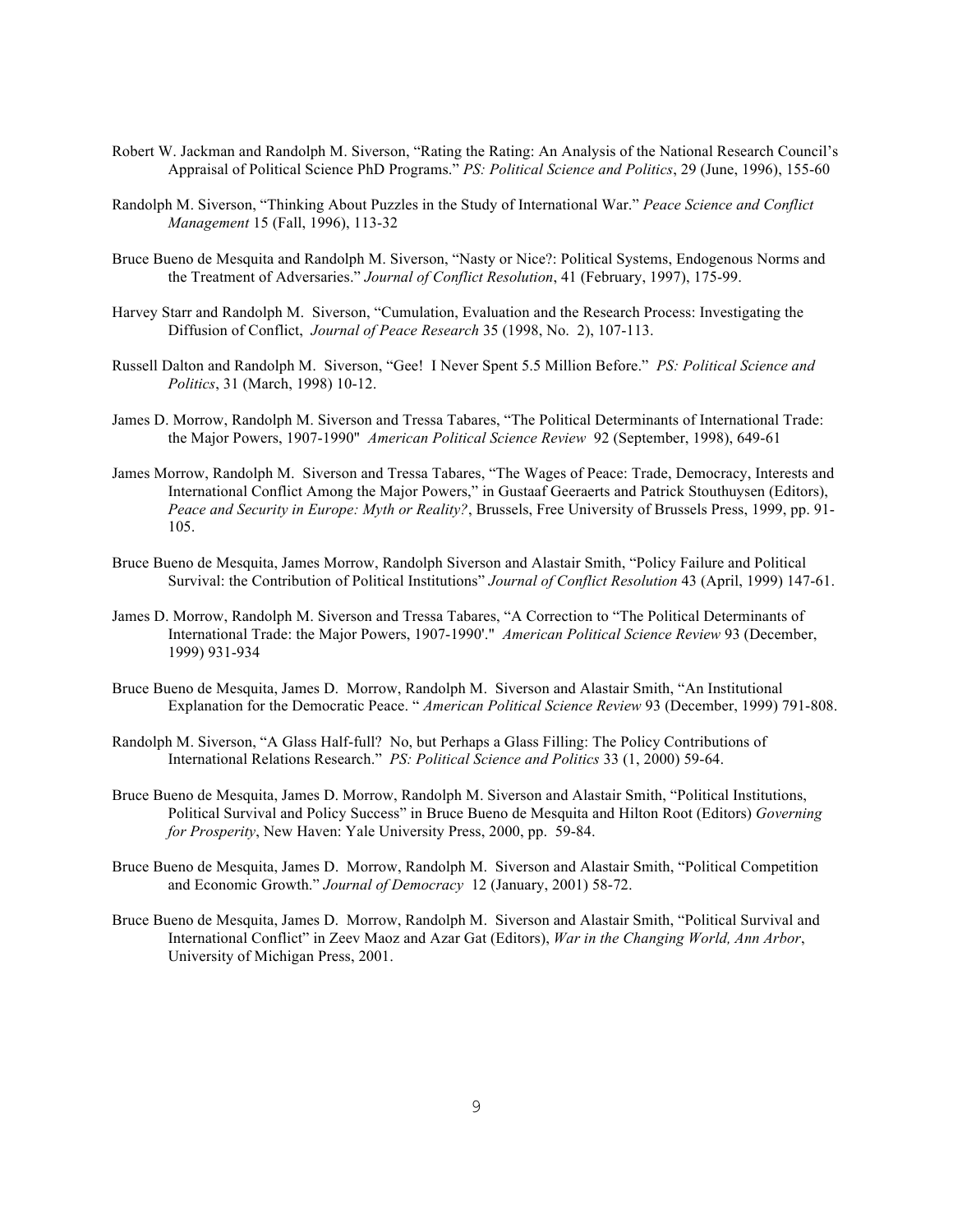- Randolph M. Siverson and Michael D. Ward, "The Long Peace: A Reconsideration." *International Organization* 56 (Summer, 2002) 679-691.
- Bruce Bueno de Mesquita, James D. Morrow, Randolph M. Siverson and Alastair Smith, "The Selectorate Model: A Theory of Political Institutions" in Joseph Berger and Morris Zeldich (Editors), *New Directions in Sociological Theory: The Growth of Contemporary Theory*. Lanham, MD: Rowan and Littlefield
- Bruce Bueno de Mesquita, James D. Morrow, Randolph M. Siverson and Alastair Smith, "Endogenous Political Institutions and the Survival of Leaders." *British Journal of Political Science* 32 (October, 2002), 559-590.
- Bruce Bueno de Mesquita, James D. Morrow, Randolph M. Siverson and Alastair Smith, "Testing Hypotheses about Political Institutions and War Fighting." *World Politics* 56 (April, 2004), 363-88.
- Bruce Bueno de Mesquita Michael T. Koch and Randolph M. Siverson, "Democratic Dyads and Dispute Duration: An Empirical Assessment of an Institutional Explanation of the Democratic Peace" *Conflict Management and Peace Science* 21 (W inter, 2004), 255-268.

Reprinted in Glenn Palmer (Editor), *The Causes and Consequences of International Conflict: Data, Methods and Theory*. New York, Taylor and Francis, 2008.

- James D. Morrow, Bruce Bueno de Mesquita, Randolph M. Siverson and Alastair Smith, "Selection Institutions and War Aims" The *Economics of Governance* 7(January, 2006), 31-52.
- Michael Ward, Randolph M. Siverson and Xun Cao, "Disputes, Democracy and Dependency" *American Journal of Political Science* 51(July, 2007), 583-601
- Zeev Maoz and Randolph M. Siverson, "Bargaining, Domestic Politics, and International Context in the Management of War." *Conflict Management and Peace Science*, 25 (2008) 1-19
- Skyler Cranmer and Randolph M. Siverson, "Demography, Democracy and Disputes: The Search for the Elusive Relationship between Population Growth and International Conflict*. Journal of Politics* 70 (July, 2008) 1-13.
- James D. Morrow, Bruce Bueno de Mesquita, Randolph M. Siverson and Alastair Smith, "Separating the Effects of W from the Other Elements of Democracy" *American Political Science Review* 102 (August 2008) 393-400.
- Randolph M. Siverson and Richard A. Johnson, "Politics and Parasites: the Contribution of Corruption to Human Misery," *International Studies Quarterly*, 58 (March, 2014) 199-206.

### Forthcoming:

- Skyler Cranmer, Douglas Rice and Randolph M. Siverson, "What to do About Non-Specific Lags*" Political Science Research and Methods.*
- Randolph M. Siverson and Richard A. I. Johnson, "The Effect of Corruption on Public Health: the Exceptional Case of Africa," Newsletter of the Africa Research Initiative,